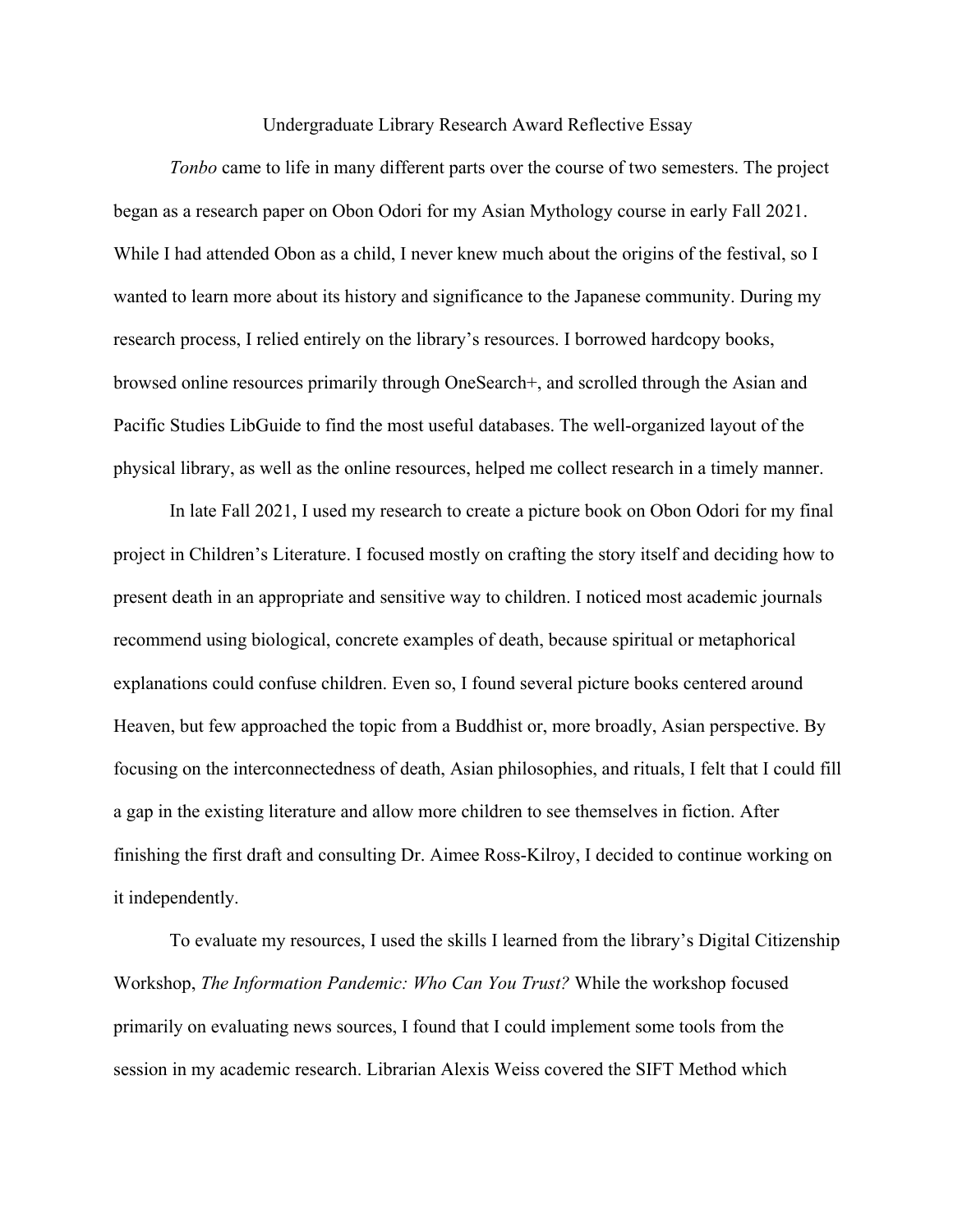prompted me to stop and evaluate the origin, quality, and reliability of my resources. When choosing references, I made sure to select a wide-variety of peer-reviewed articles that approached my topics from different perspectives.

In Spring 2022, I consulted Librarian Rachel Wen-Paloutzian to help me expand my research. With Wen-Paloutzian's help, I found additional resources on grief in Japanese culture and historical photographs of Obon through databases like JSTOR and Calisphere. She also suggested that I add a back matter section to highlight the importance of Obon Odori, particularly in relation to Japanese American internment. At first, I was hesitant to discuss the prejudice Japanese Americans faced during World War II. In my research, I found that the dominant historical narrative about Japanese Americans centered around WWII or internment camps. I didn't want my ethnic group's history to be defined by discrimination and white standards, so I planned to focus on something entirely cultural. However, attending the library event, *80 Years Later: Remembering the Japanese American Incarceration*, changed my opinion. The panelists shared their personal experiences and expressed how the trauma from internment was still impacting their families today. I was moved by their stories, and after the event, I decided to dedicate a paragraph in the back matter to Japanese American internment.

Lastly, I asked Carol Raby, the Curriculum Materials Collection curator, to evaluate my project. Raby's passion for picture books drove my interest in learning about children's literature, and her constant encouragement motivated me to pursue my creative endeavors. Raby recommended stories translated from other languages to improve my understanding of how death is presented in children's literature worldwide. She also helped me choose published picture books with well-written examples of back matter. I tried to mimic the format of those books when organizing the layout of my text.